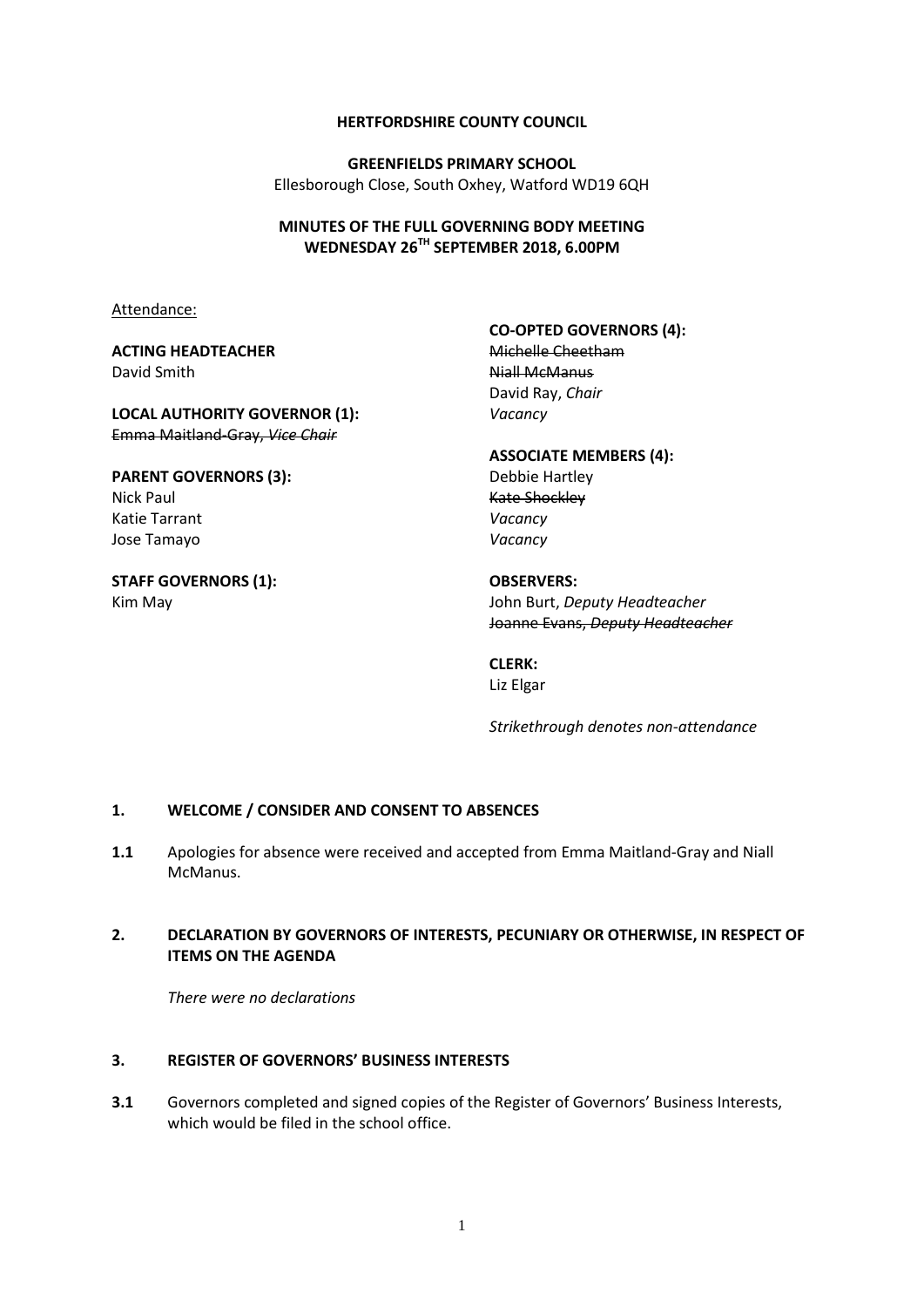## **4. ELECTION OF CHAIR AND VICE CHAIR OF THE GOVERNING BODY**

**4.1 Election of Chair of the Governing Body:** The Governing Body unanimously re-elected David Ray as Chair of the Governing Body.

## **4.2 Election of Vice Chair of the Governing Body**

4.2.1 There were no nominations in the meeting for the election of a new Vice Chair, however the Chair undertook to discuss this with Michelle Cheetham to see if she would be interested in the role. **ACTION: Chair**

## **5. MEMBERSHIP OF THE GOVERNING BODY AND ANNUAL SIGNING OF THE GOVERNOR CODE OF CONDUCT**

## **5.1 LA Governor**

- 5.1.1 The Chair announced that Emma Maitland Gray had given notice of her resignation as of  $4^{th}$ October, after the recruitment process for the new Headteacher had been completed.
- 5.1.2 The Governing Body noted that Emma's departure would leave the Local Authority Governor vacancy to be filled.

## **ACTION**: **Chair / Clerk**

#### **5.2 Associate Member**

- 5.2.1 Zoe Baines introduced herself and explained her role as Development Director at St Helen's School in Northwood.
- 5.2.2 The Governing Body agreed Zoe as an Associate Member of the Governing Body and Zoe agreed to forward her contact details to the clerk. **ACTION: Zoe Baines**
- 5.2.3 The Governing Body noted that there remained one Associate Member vacancy.
- **5.3 Co-opted Governor:** The Governing Body noted that there remained one Co-opted Governor vacancy.
- **5.4 Code of Conduct:** Governors completed and signed copies of the Code of Conduct, which would be filed in the school office.

#### **5.5 Appointment of New Headteacher**

- 5.5.1 The Chair reported that there had been eight applicants for the post of Headteacher, six of whom had come to visit the school and three of whom had been subsequently shortlisted for the post by the panel. He notified governors that interviews and selection exercises were scheduled for Wednesday  $3<sup>rd</sup>$  October, to be observed by a governor panel consisting of himself, Vice Chair Emma Maitland-Gray, Michelle Cheetham plus the school's Herts Improvement Partner Anne Heywood.
- 5.5.2 Governors were asked to attend a brief meeting following the recruitment process in order to formally ratify the appointment of the new Headteacher, should one be made.

# **6. TO APPROVE THE MINUTES OF THE MEETING HELD ON 11TH JULY 2018**

*The minutes were agreed to be an accurate record of the meeting and were signed by the Chair*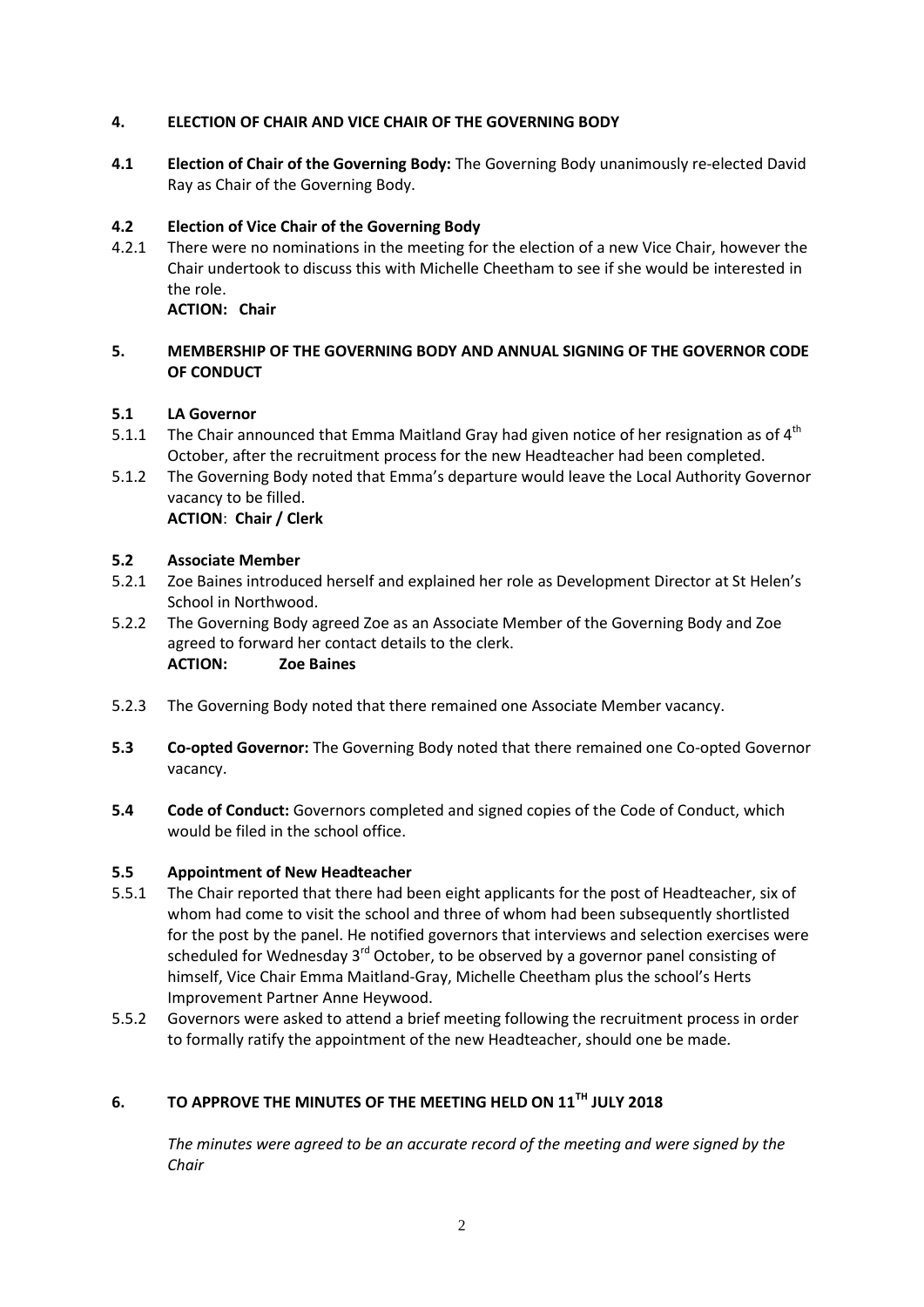## **7. MATTERS ARISING FROM THE ABOVE MINUTES**

## **7.1 GDPR Privacy Notice** *(Item* **7.1***)*

- 7.1.1 The Chair reported that the GDPR Privacy Notice for Parents / Carers was now on the school website.
- 7.1.2 The GDPR Privacy Notice for governors was signed by those governors not present at the previous governing body meeting.
- **7.2 GDPR Policy** *(Item* **7.3***)***:** Jose Tamayo reported that the policy was still in the process of being finalised and that this remained a point for action with the Chair. **ACTION: Chair /Jose Tamayo**
- **7.3 Outlook email addresses** *(Item* **11.1***)***:** Jose Tamayo reported that his Greenfields Outlook email still did not seem to work and he agreed to get this fixed. Other governors reported their school email was now working. **ACTION: Jose Tamayo**

*The Governing Body noted that all other points for action had been either fulfilled or would be covered within the agenda of this meeting*

## **8. TO RECEIVE THE HEADTEACHER'S VERBAL REPORT**

*Written report to be given for next meeting*

#### **8.1 Teaching and effective classrooms**

- 8.1.1 The Headteacher reported that although he had found classrooms to generally be wellorganised, there appeared to be inconsistencies in how children were managed.
- 8.1.2 The Headteacher reported that full observations and classroom visits would be reported on in his written report at the Governing Body meeting in November. **ACTION: Headteacher; Clerk [for agenda]**

#### **8.2 Behaviour**

- 8.2.1 The Headteacher remarked that behaviour was generally good however there are extremes of poor behaviour among a minority of children that had a large impact on the running of the school and its staff. He reported that discussions were taking place on how best to manage this and to support staff and children.
- 8.2.2 The Headteacher reported that he had liaised with Herts for Learning SEN regarding the provision of appropriate and necessary support and that SEN teacher Nicola Weller had contacted parents in order to meet with them to discuss provision and to gain their support.

#### **8.3 Staff training**

- 8.3.1 The Headteacher reported that raising standards in teaching, plus literacy and handwriting had been among the topics covered during the most recent INSET day.
- 8.3.2 John Burt reported that he would be attending an Essential Maths course on teaching up-todate Maths and getting the best results, and that he would cascade to other staff.
- 8.3.3 The Headteacher reported that the new caretaker, Anthony, had met with Pete, the caretaker at Woodhall, and that they would have a mutual exchange going forward.
- 8.3.4 The Headteacher explained that there would be a block on staff training until further notice due to the cost of both the training itself plus and cost of supply staff to cover absence, however this would be reviewed regularly.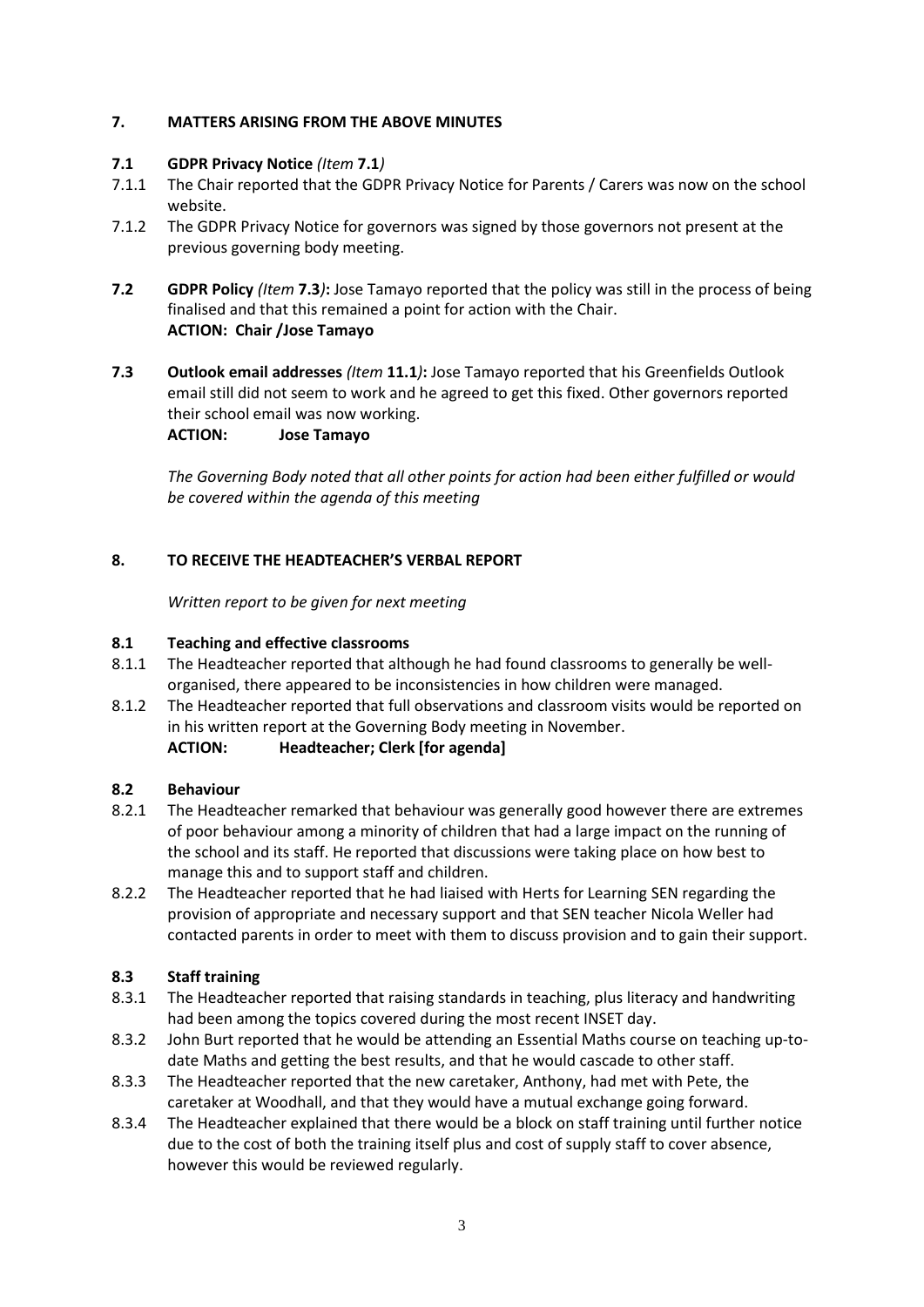**8.4 Incentives and awards for children:** The Headteacher spoke of the "Green Book" assembly to acknowledge children's success and good work, the Golden Dustpan award for the tidiest classroom and the Attendance Award given in assembly.

# **8.5 Attendance**

- 8.5.1 The Headteacher reported that Attendance was variable and currently a fraction over 95%, with Year 3 being consistently the best and the lowest class scoring 84%
- 8.5.2 The Headteacher explained that although some incidences of term time absences were due to genuine medical issues, a significant amount of could be linked to family term-time holidays therefore he suggested that the Governing Body discuss whether to pursue this further.
- 8.5.3 In response to Nick Paul's question about roll numbers, the Headteacher replied that, as would be expected, numbers had risen in Reception however they remained stable overall.
- 8.5.4 The Headteacher stated that improving attendance would be a top priority for the new Headteacher and would be included in the next Headteacher's Report to the Governing Body.<br>**ACTION:**

**ACTION: Headteacher; Clerk [for agenda]**

# **8.6 Budget - Revised Forecast**

- 8.6.1 The Headteacher reported that there had been some anomalies with staffing due to leavers and starters.
- 8.6.2 He also reported that extra and unforeseen costs had been incurred such as having to dispose of old toilets seats which could have contained asbestos and also essential tree surgery.
- **8.7 Governor question:** Nick Paul asked the Headteacher if there was any area in particular on which he intended to focus during his time in his interim role. The Headteacher replied that it would be dealing with the challenging behaviour of a minority of children, which is having an effect on others.
- **8.8 Headteacher's Report:** The Headteacher advised governors to consider what they would like to be included in the Headteacher's Report, plus its format, going forward.

# **9. GOVERNING BODY SCHOOL VISION STATEMENT**

## **9.1 Greenfields School: 3 – 5 Year Vision and Strategy**

- 9.1.1 The Chair circulated and talked through the document and asked governors to consider it in their own time and report back with any suggestions. These would be discussed and agreed in 2019 with the new Headteacher
- 9.1.2 Nick Paul suggested that the Vison and Strategy be monitored on a rolling basis.
- 9.1.3 Kim May suggested that "Attainment" be divided into sub-categories such as Gifted and Talented and SEN.

## **10. UPDATE ON PREMISES**

*Chair had circulated "Five Year Asset Management Plan' for information prior to the meeting*

## **10.1 Replacement Windows and Doors**

10.1.1 The Chair reported that a surveyor had visited the school a few weeks previously and produced a detailed cost estimate for submission to Herts CC to update the capital bid.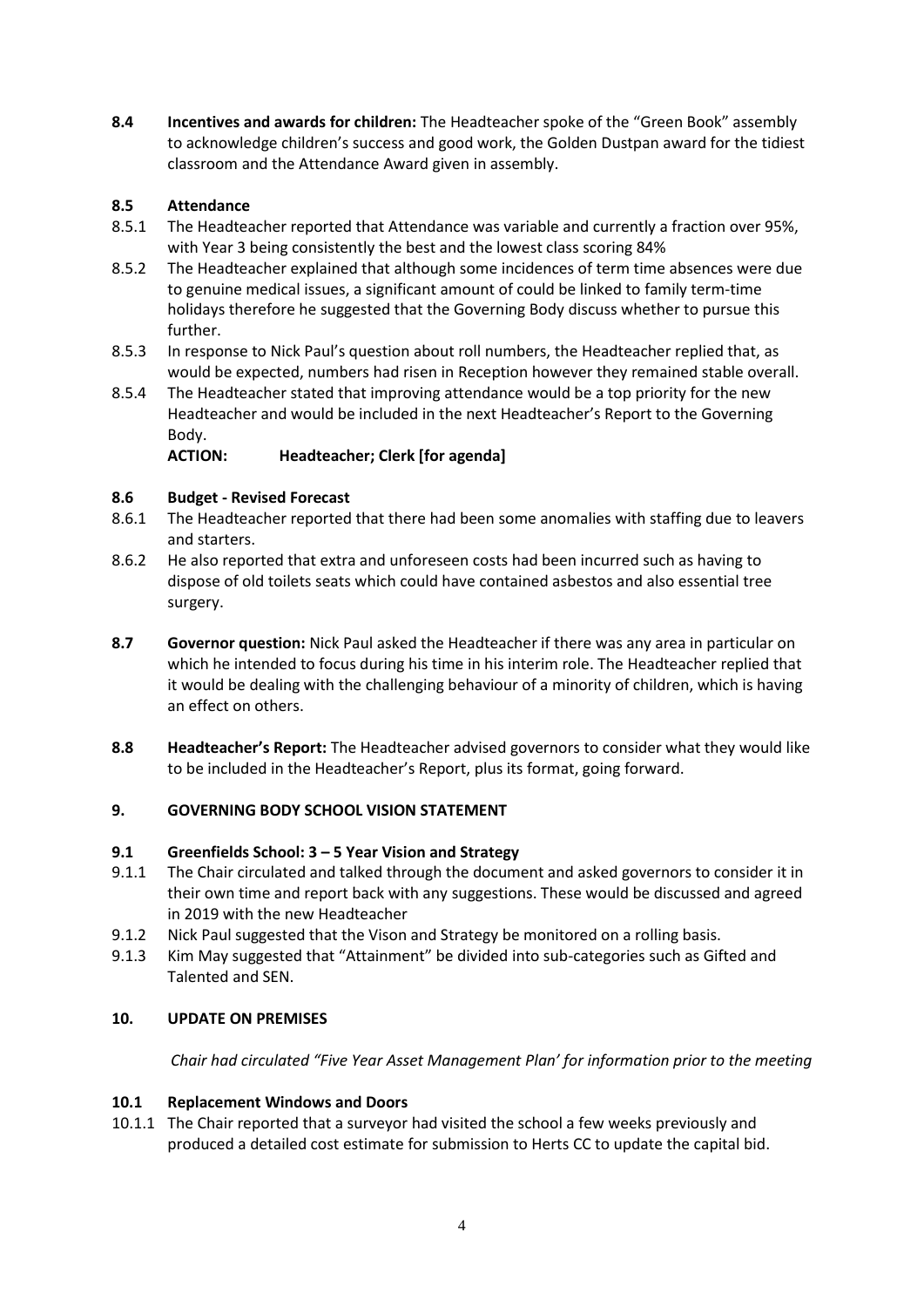- 10.1.2 The Chair confirmed that the bid for funding had already been registered by Herts CC and would automatically be considered at their project review cycles every October.
- 10.1.3 The Chair underlined that all plans required approval from Three Rivers Council due to the school's listed building status and that this affected the fenestration, materials of construction and colours to be used, as well as the project execution plan.
- **10.2 Lighting Upgrade** *The document 'Summary of LED Lighting Upgrade Proposals' had been circulated prior to the meeting*
- 10.2.1 The Chair explained the conditions of the Salix Energy Efficiency Loan Scheme and that the overalls savings in electricity costs should offset the six-monthly loan repayments over the six years period of the loan.
- 10.2.2 The Chair confirmed that only two providers as shown on the summary document were now left for consideration and the Governing Body agreed this.

## **11. SAFEGUARDING**

*The following documents were circulated prior to the meeting:*

- **DfE Keeping Children Safe in Education 2018**
- **Greenfields School Child Protection Policy**
- **11.1** John Burt talked through the updated DfE document, highlighting key changes. Governors signed and submitted the declaration that they are familiar with its contents, and that of the school's updated Child Protection Policy, and aware of their safeguarding roles and responsibilities.
- **11.2 Children Missing in Education:** John Burt agreed to discuss with the Headteacher the drafting of a Children Missing in Education Policy. **ACTION: John Burt; Headteacher**

#### **12. REPORTBACK ON GOVERNORS' TRAINING AND VISITS TO THE SCHOOL**

**Visits:**

**12.1 Arranging governor visits:** It was clarified that governors must contact the Headteacher in order to arrange their visits to the school and that the expectation was for each governor to visit the school once per term, as stated in the Visit Policy and the Code of Conduct.

#### **Training:**

**12.2 Herts for Learning E-Learning for Governors:** The Chair agreed to check with Michelle Cheetham and cross-reference with the Governors' Training Matrix to see how the new E-Learning courses for governors, now available from HfL, could help meet the training needs of the Governing Body.

**ACTION: Chair**